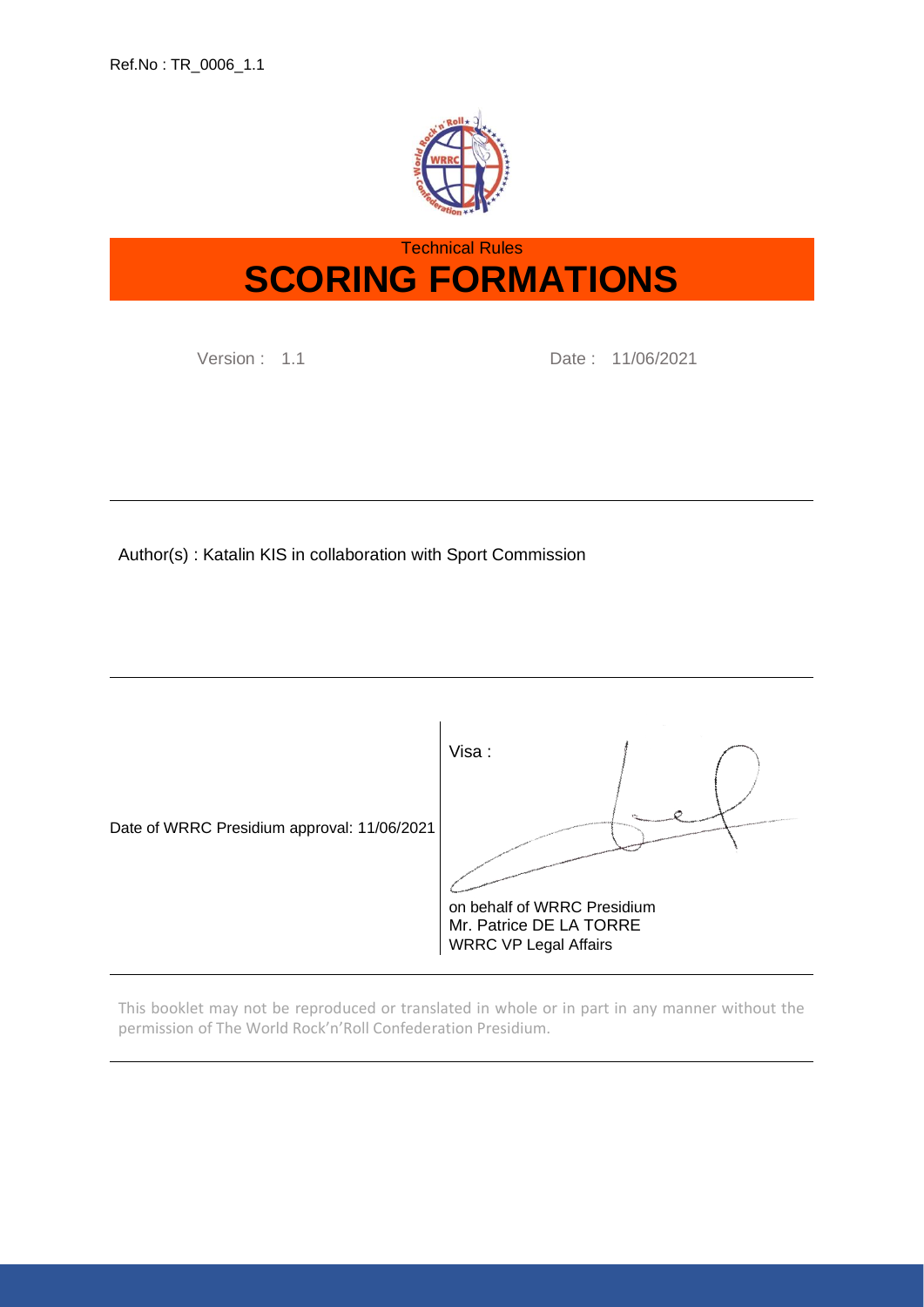

| Version | Description of modifications                                        |
|---------|---------------------------------------------------------------------|
| $1.0\,$ | Original version &                                                  |
|         | § 1 : Leaving the floor                                             |
|         | § 1.2 : Coaches of the formation rights and position                |
|         | § 2.2.1 : Minimum 50% <u>or back to</u>                             |
|         | § 3 : Safety Levels for Formations                                  |
| $1.1\,$ | §5 SCORING ACROBATIC ELEMENTS IN MAIN CLASS QUATTRO FORMATION added |
|         |                                                                     |
|         |                                                                     |
|         |                                                                     |
|         |                                                                     |
|         |                                                                     |
|         |                                                                     |
|         |                                                                     |
|         |                                                                     |
|         |                                                                     |
|         |                                                                     |
|         |                                                                     |
|         |                                                                     |
|         |                                                                     |
|         |                                                                     |
|         |                                                                     |
|         |                                                                     |
|         |                                                                     |
|         |                                                                     |
|         |                                                                     |
|         |                                                                     |
|         |                                                                     |
|         |                                                                     |
|         |                                                                     |
|         |                                                                     |
|         |                                                                     |
|         |                                                                     |
|         |                                                                     |
|         |                                                                     |
|         |                                                                     |
|         |                                                                     |
|         |                                                                     |
|         |                                                                     |
|         |                                                                     |
|         |                                                                     |
|         |                                                                     |
|         |                                                                     |
|         |                                                                     |
|         |                                                                     |
|         |                                                                     |
|         |                                                                     |
|         |                                                                     |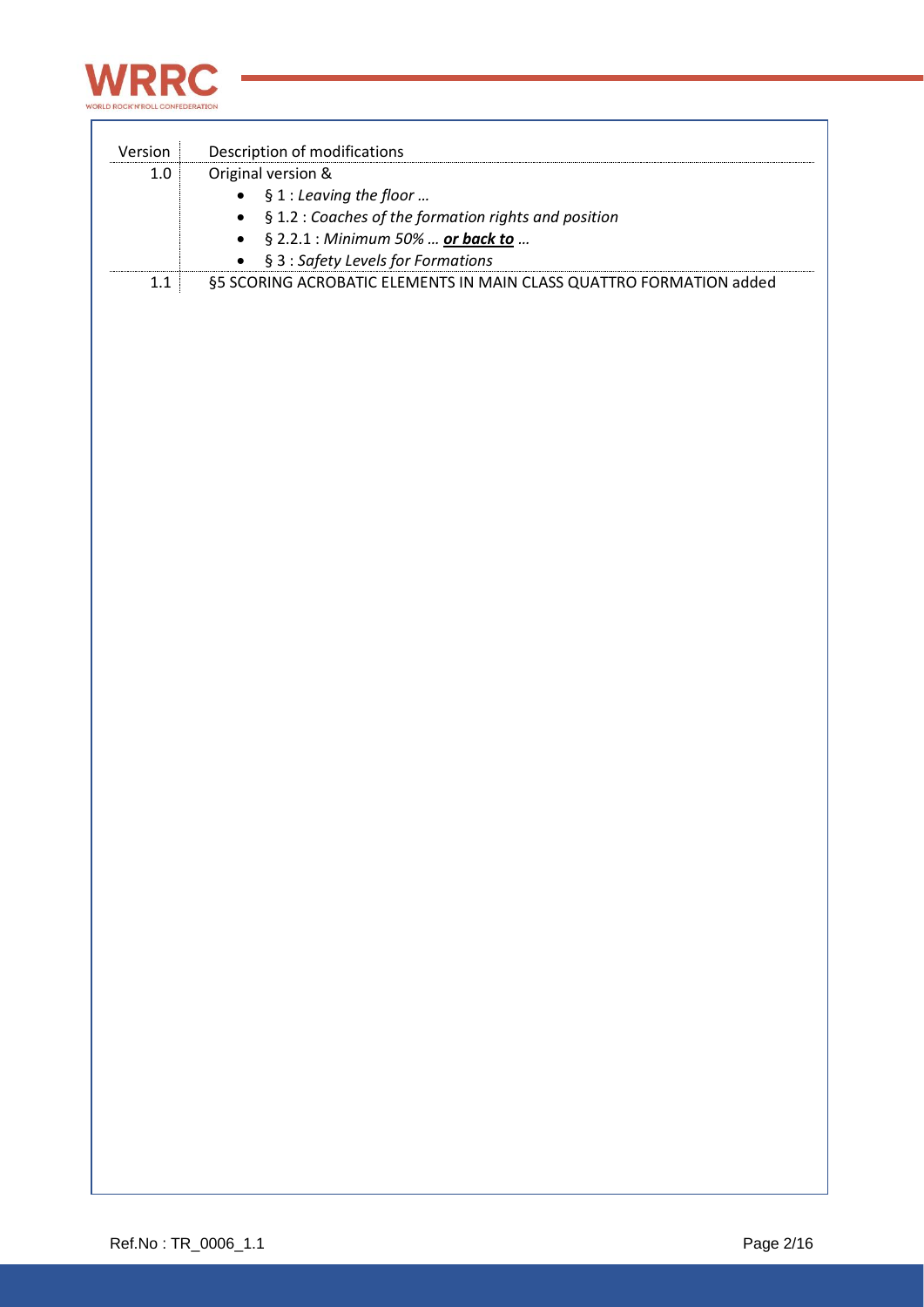

## SUMMARY

| 1              |       |                                                                |
|----------------|-------|----------------------------------------------------------------|
|                | 1.1   |                                                                |
|                | 1.2   |                                                                |
| $\overline{2}$ |       |                                                                |
|                | 2.1   |                                                                |
|                | 2.2   |                                                                |
|                | 2.2.1 |                                                                |
|                | 2.2.2 |                                                                |
|                | 2.2.3 |                                                                |
|                | 2.2.4 |                                                                |
|                | 2.2.5 |                                                                |
|                | 2.3   |                                                                |
|                | 2.4   |                                                                |
|                | 2.4.1 |                                                                |
|                | 2.4.2 |                                                                |
| 3              |       |                                                                |
| 4              |       | SCORING ACROBATIC ELEMENTS IN MAIN CLASS FORMATION 11          |
|                | 4.1   |                                                                |
|                | 4.2   |                                                                |
|                | 4.3   |                                                                |
|                | 4.4   |                                                                |
|                | 4.5   |                                                                |
|                | 4.6   |                                                                |
| 5              |       | SCORING ACROBATIC ELEMENTS IN MAIN CLASS QUATTRO FORMATION  13 |
|                | 5.1   |                                                                |
|                | 5.2   |                                                                |
|                | 5.3   |                                                                |
|                | 5.4   |                                                                |
|                | 5.5   |                                                                |
|                | 5.6   |                                                                |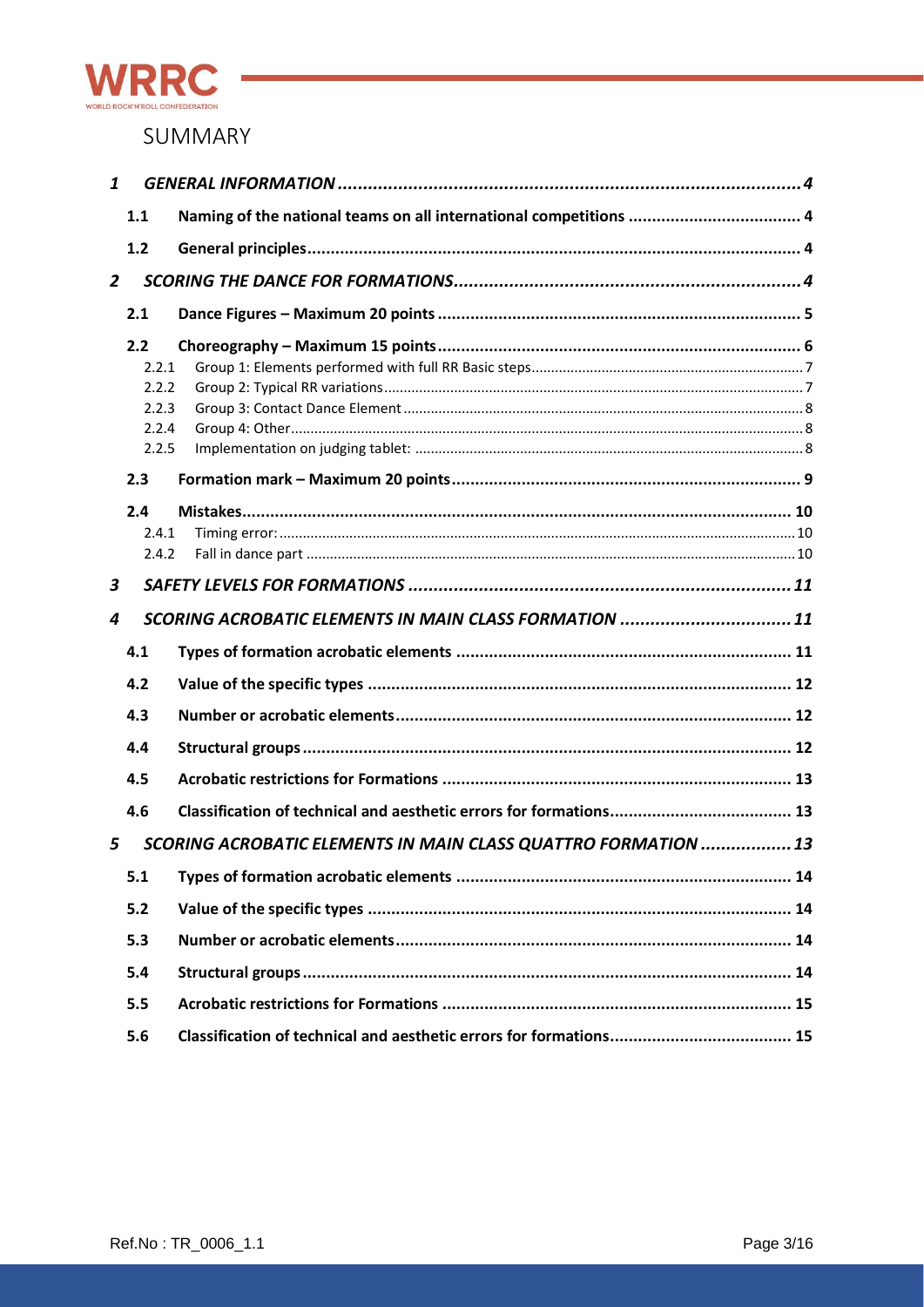

## <span id="page-3-0"></span>1 GENERAL INFORMATION

The formation can reach maximal score of points only if maximal number of dancers (according to the above table) are dancing on the dancefloor. For each missing dancer, the observer will deduct -1 point from the overall calculated score of the formation.

Example: In Formation Main Class 4 couples (8 dancers) are on the dancefloor. Maximal number of dancers is 12 (6 couples). In this case, the observer will deduct -4 points (for two couples).

- <span id="page-3-1"></span>1.1 Naming of the national teams on all international competitions
	- Usage of national short names for formation (CRO, HUN, RUS, SUI, FRA ...) Together with:
	- descriptive names correlated with their story, but the name of the formation can't include any part of the club name, coach name or any other name pointing to the origin of formation.

## <span id="page-3-2"></span>1.2 General principles

Choreography of a formation team includes both choreography of a Rock´n´Roll or Boogie Woogie routines of an individual couple/dancer and the overall pattern of movements of the couples/dancers on the floor. All couples/dancers are expected to follow the beat of the music and movements should be executed simultaneously or with visible logic of asynchrony. Teams are marked on their synchronicity.

Main Class Rock'n'Roll, Ladies formations and Boogie Woogie formations perform a dance with acrobatics. Scoring of acrobatics is different in each mentioned category. Main focus is on the dance part.

Rock'n'Roll formations should use RR music, which is rich in variety and they should dance choreographies with diversified lines and patterns. These patterns could be non-moving or moving. It is important that these lines and patterns shall be easy recognizable.

Formations will be judged as a whole, and not as individuals. Solo parts may be performed but must not dominate.

Coaches of the formations are not allowed to enter the dance floor together with their formations. Two Coaches will have special places behind the observers, and they are not allowed to go or to pass through the stage.

# <span id="page-3-3"></span>2 SCORING THE DANCE FOR FORMATIONS Maximum 65 points

Final mark for the formation is calculated by adding points for following criteria:

- Basic step (Max. 10 points) Technical points: starting from maximum. Formation team is evaluated with one overall mark. A penalty is given by the worst dancer, one or two times, from the overall mark. All the requirements for the basic step are written in Scoring the dance document.
- Dance figures (Max. 20 points) It includes the accuracy and aesthetics of performing the dance figures of dancer/couple.
- Choreography (Max. 15 points) Artistic points BUT it is vital that the technical expectations / regulations of compiling the choreography be taken into consideration as well.
- Formation mark (Max. 20 points) Technical point based on the specific requirements for the formations.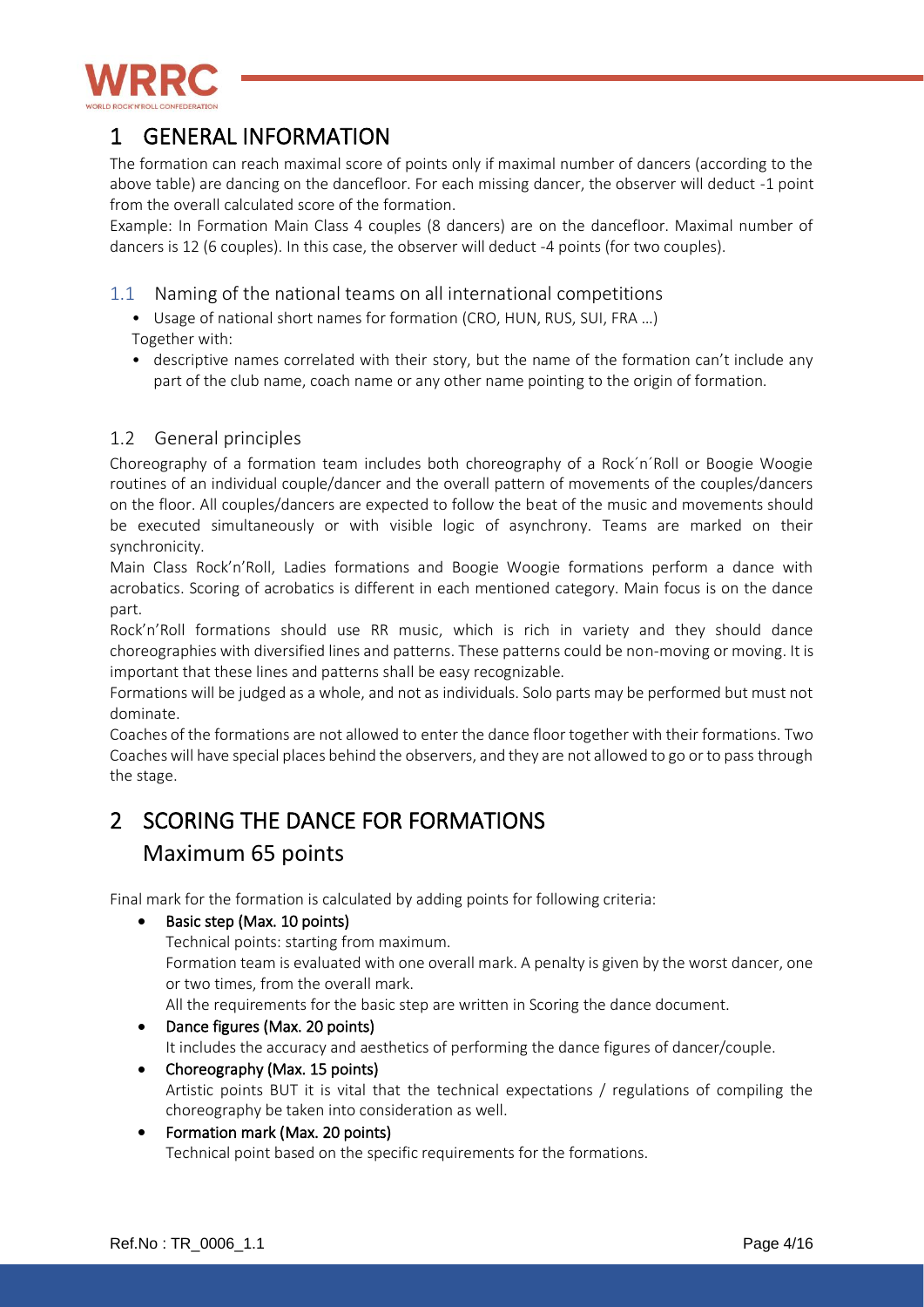

## <span id="page-4-0"></span>2.1 Dance Figures – Maximum 20 points

A dance figure is a self-contained, planned movement while dancing. For a high rating, the figures must include the following points:



On the tablet, judges use scale 0-10, divided in 3 sub criteria:

| $0 - 5$ | Accuracy            | (0-1 bad, 2-3 medium, 4 good, 5 excellent) |
|---------|---------------------|--------------------------------------------|
| 0-4     | Difficulty, Variety | $(0-1$ bad, 2 medium, 3 good, 4 excellent) |
| 0-1     | Art/Harmony Bonus   | $(0.5 \text{ medium}, 1 \text{ good})$     |

0-10 SUM

### Accuracy (0-5 points)

- Synchronicity during a figure between the dancer and the movement.
- Can be clearly recognized when a dance figure starts, and when it finishes
- Precision of movements
- Dynamics
- Dance technic basics

### Difficulty, variety, originality (0-4 points)

- Different rotations with multiple simultaneous exchange of the dance pose
- Usage of so called "blind figure" where couples/dancers don't see each other
- Turns and other dance figures, changes with RnR basics
- Movements demanding high level of coordination and isolation (contraction, release, ronds-dejambes, etc.)
- Movements based on flexibility (grand battement jeté, split, etc.)
- Speed and number of change of movements during the chain movements (chain movement is when multiple dancers/couples perform one dance figure or move one after the other
- Variety of different kind of movements (dance groups)
- Jazz Figures, Hip-Hop, etc. movements
- High-low action (jumps, ground elements)
- Open figures with or without contact
- Lines variations
- Figures with different dynamics

### Art/Harmony (0-1 points)

- Artistic value of the presentation
- Artistic effects
- Harmony between dancers
- Special style of the dancers' movement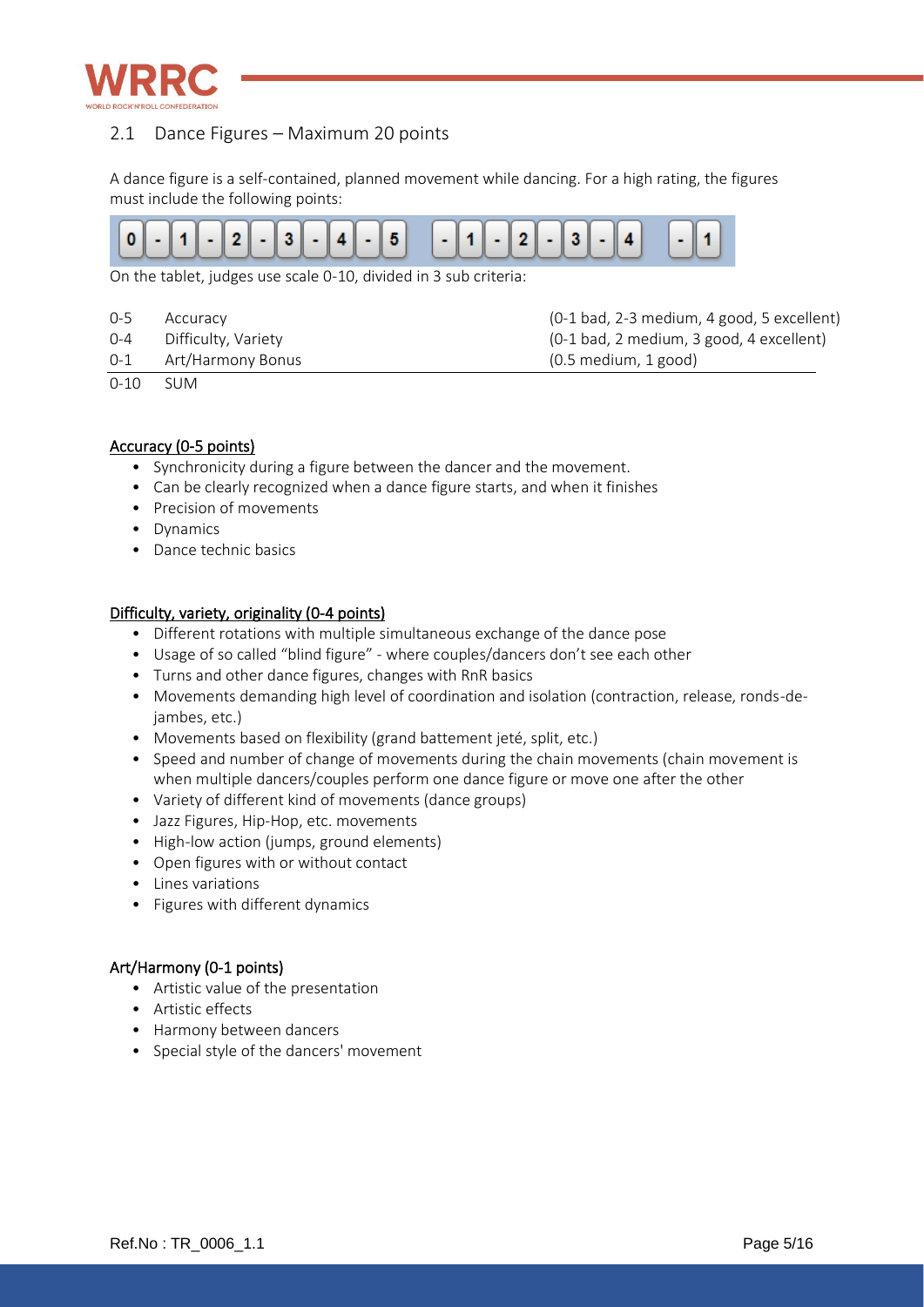

## <span id="page-5-0"></span>2.2 Choreography – Maximum 15 points

All presentations shall be based on a concept, story, theme or idea. The concept, story, theme or idea must be fully understandable and will be expressed by means of dance movements that adhere to the piece being presented, along with being creative, imaginative and original. It is very important to present harmony of idea, music, dance, choreography and costumes. It is needed to have a link between idea, music, choreography, movements, patterns, costumes… Using the costume to show extra pictures (e.g. different kind of dresses) to raise up the level of the choreography. Meaningless utilization of the costumes can decrease the points. What makes a choreography really exciting is that the most important parts can get their certain stresses thus the climax can be built up. Presentation and the entire image will be evaluated.

A choreography is good not because every beat and every stress are properly placed according to the stresses and stops of the music.

When evaluating the choreography, it must be taken into consideration that the combination of different dance figures must be logical, harmonious and aesthetic.

| Groups for<br><b>RR</b><br>formations: |                                                                                                                                | duration  | quantity                                                     | Categories                |
|----------------------------------------|--------------------------------------------------------------------------------------------------------------------------------|-----------|--------------------------------------------------------------|---------------------------|
| 1.                                     | A) Impaired dance elements performed with RR<br>basic steps (basic steps with position changes /<br>swifts, etc.) with contact | $1,5$ bar | <b>OBLIGATORY</b><br>min. 10x                                | Couple<br>formations      |
|                                        | B) RR basic steps                                                                                                              |           | <b>OBLIGATORY</b><br>min. 6x<br>(short)<br>min. 10x<br>long) | Girl/ladies<br>formations |
| $\overline{2}$ .                       | Typical RR variations (kicks, kick-ball-change,<br>knee-lifts performed in all different directions,<br>etc.) with contact     | 2-4 bars  | min. 2x<br>recommended                                       | All                       |
| 3.                                     | Contact elements without RR basic steps (dance<br>figures performed exclusively and solely in pair)                            | 2 bars    | min. 2x<br>recommended                                       | Couple<br>formations      |
| $\overline{4}$ .                       | Others (turns, figures from other dances, line-<br>dances, synchronized moves, etc.)                                           |           |                                                              | All                       |

There are four groups of the possible opportunities applied when compiling the choreography:

Consequently, when elements from all figure groups are used, the choreography points of the formation will start from a higher value. This will make it possible to reward the formations who perform their dance at a higher-level using elements from all groups over to those who perform a changeable and multi-colour choreography but at a lower level.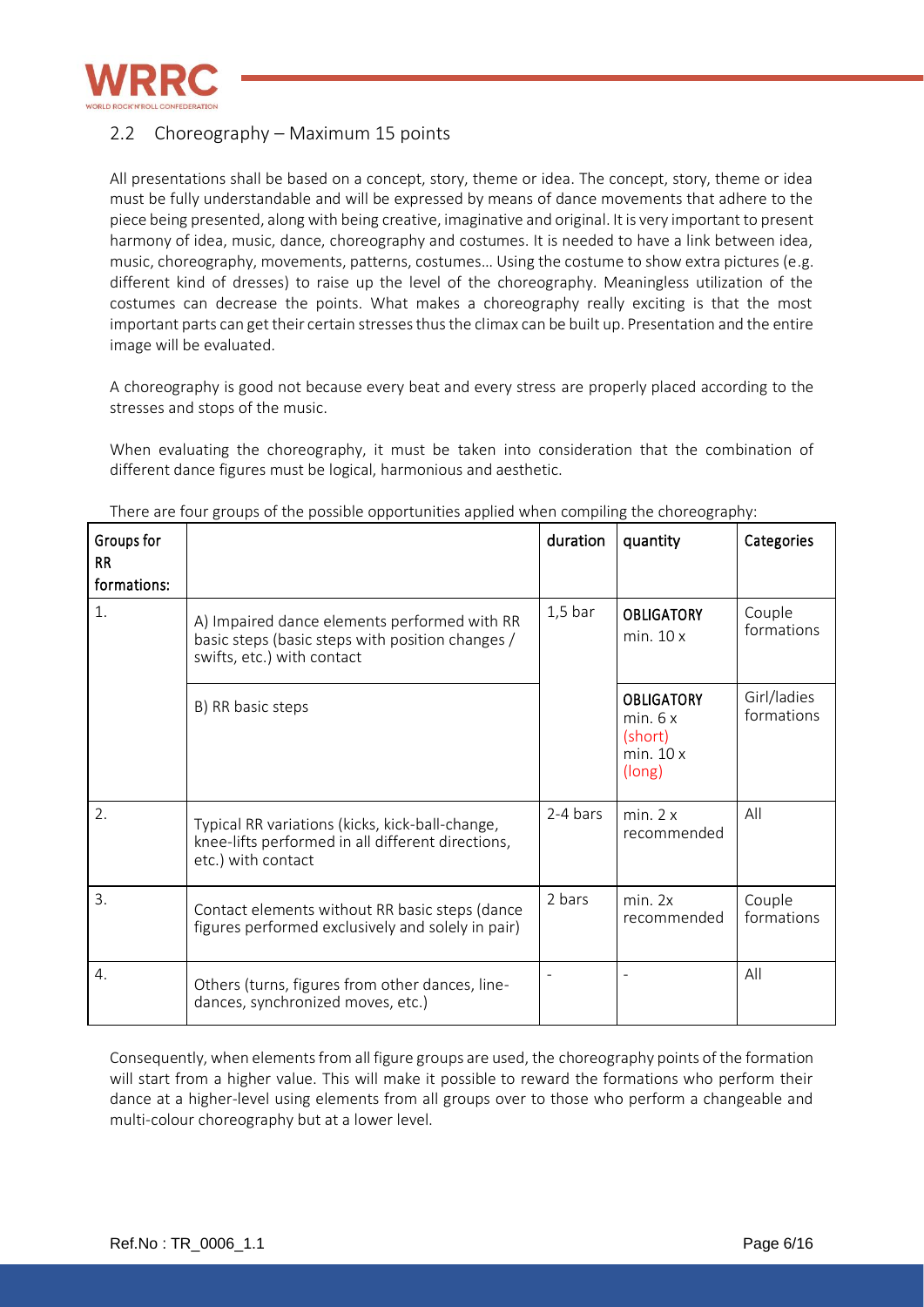

<span id="page-6-0"></span>2.2.1 Group 1: Elements performed with full RR Basic steps Basic steps, Changes of places

### **Basic step is Kbc+kick+kick (only in this order)**

### Dance group 1A:

Compulsory amount - minimum 10 full RR basic steps with following requirements:

*The couple formations must present the dance Group 1A, otherwise they will receive a yellow or red card.*

All members of formation have to present dance Group 1A in same time.

If the kick hinders the change of direction seriously, it can be replaced by lifting the knee or the heel – BUT IN THIS CASE IT ISN'T COUNTED AS A dance Group 1A (BASIC STEP)!

Dance Group 1A (basic step in couple) must be performed with contact of dance partners for at least 1 bar (2 kicks).

Maximum 2 out of 10 basic steps can be done in place without change direction.

### Dance group 1B:

Compulsory amount - minimum 6/10 (short/long) full RR basic steps with following requirements:

*Girls and Ladies formations must present Group 1B, otherwise they will receive a yellow or red card.*

All members of formation have to present dance Group 1B in same time.

If the kick hinders the change of direction seriously, it can be replaced by lifting the knee or the heel – BUT IN THIS CASE IT ISN'T COUNTED AS A dance Group 1B (BASIC STEP)!

Basic steps can be inside kick variations (DG 2) and is counted as basic step

A minimum of 10 (short program 6) complete basic steps (Group 1) must be danced by all members of the formation at the same time. Minimum 50% of the basic-steps must be done not facing or back to the Judges!

<span id="page-6-1"></span>2.2.2 Group 2: Typical RR variations

Typical Rock and Roll variations performed without a full basic step with contact between the dancers.

Open Rock'n'Roll variations.

## Recommended quantity: 2-4 bars – 2 times

### Possible movements:

- Kick-ball-change
- kicks
- kicks performed diagonally and sideways
- Snipping up (lifting) knees and heels jumps

Basic step can be inside kick variations (DG 2) and is counted as basic step.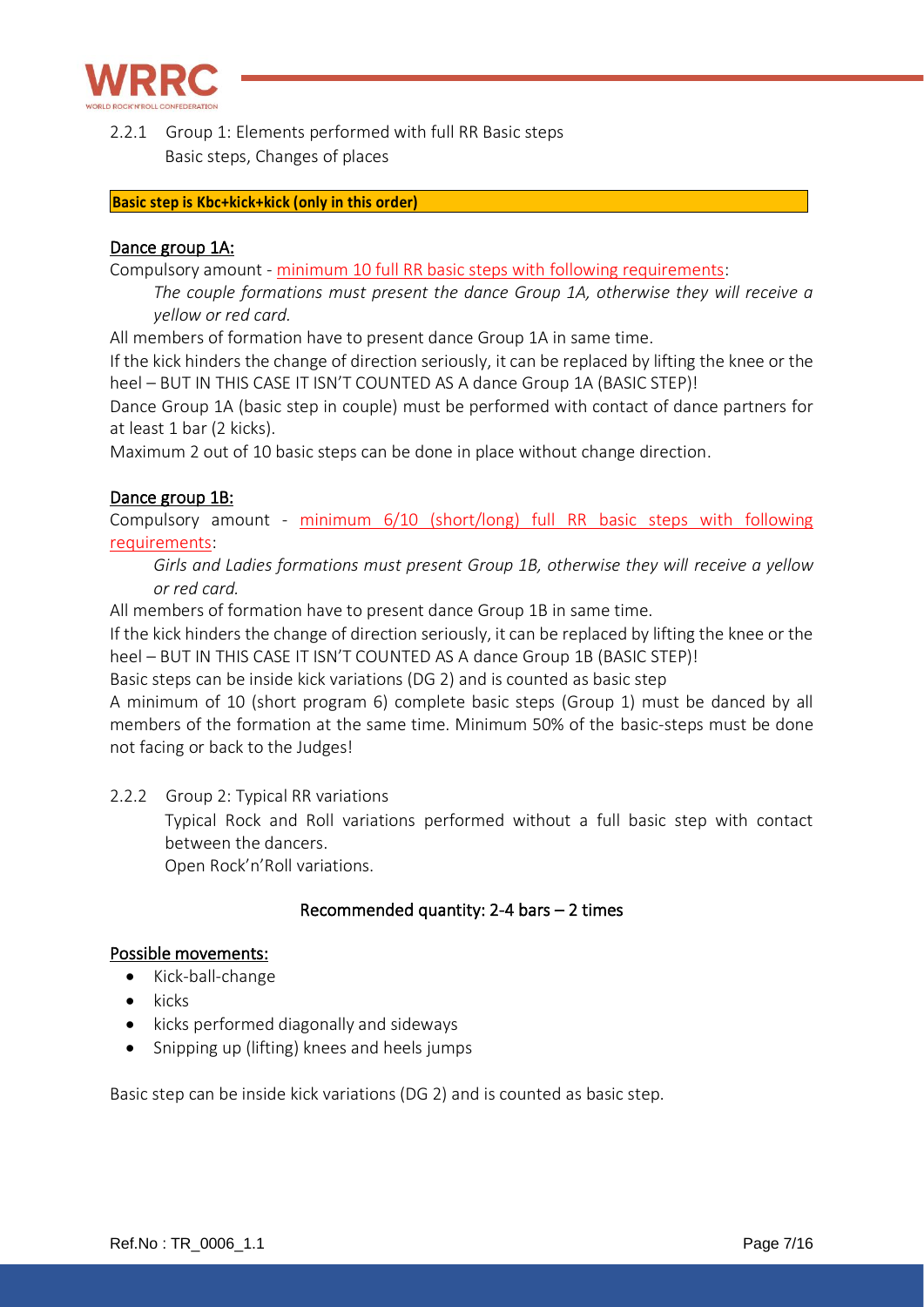

<span id="page-7-0"></span>2.2.3 Group 3: Contact Dance Element

Contact dance figures performed without a Rock'n'Roll basic step, changes of places

## Recommended quantity: 2 bars – 2 times (ONLY FOR COUPLE FORMATIONS)

Dance figures of the couples that are performed in contact with the partner and requires the assistance of the partner. Done individually the movement becomes meaningless, the contact remains until the end of the dance figure or changes into another form of contact.

<span id="page-7-1"></span>2.2.4 Group 4: Other Other dance figures

All dance movements that do not belong to any of the previous 3 groups.

*E.g.: single spins, dance figures taken from other dance styles (jazz, hip-hop, etc.) that can be performed individually and synchronously.*

## <span id="page-7-2"></span>2.2.5 Implementation on judging tablet:



On the tablet, judges use scale 0-10, divided in 3 subcriteria:

| $0 - 1$ | <b>Bonus</b>                                                                                           | $(0.5 \text{ medium}, 1 \text{ good})$   |
|---------|--------------------------------------------------------------------------------------------------------|------------------------------------------|
| $0 - 4$ | Ideas                                                                                                  | (0-1 bad, 2 medium, 3 good, 4 excellent) |
| $0 - 5$ | Structure of the choreography, performance and presentation (0-1 bad, 2-3 medium, 4 good, 5 excellent) |                                          |

0-10 SUM

### Structure of the choreography, performance and presentation (0-5 points)

- Use of different dance lines
- Use of the dance space (3 dimensions)
- Use of different orientations during the choreography
- logic, harmonious and aesthetic combination of different figures
- Acrobatics are well placed on the music
- Body language and expression
- Fluidity of the dance
- Fluent re-dance after the acrobatics
- Charisma
- Self-confidence
- Joy to dance
- Harmony and collaboration between partners

### Ideas (0-4 points)

- Connection between music, movements, costume. etc.
- Clearly recognizable theme or story.
- Original movements or patterns.
- Originality

### Bonus (0-1 points)

• extraordinary **artistic** performance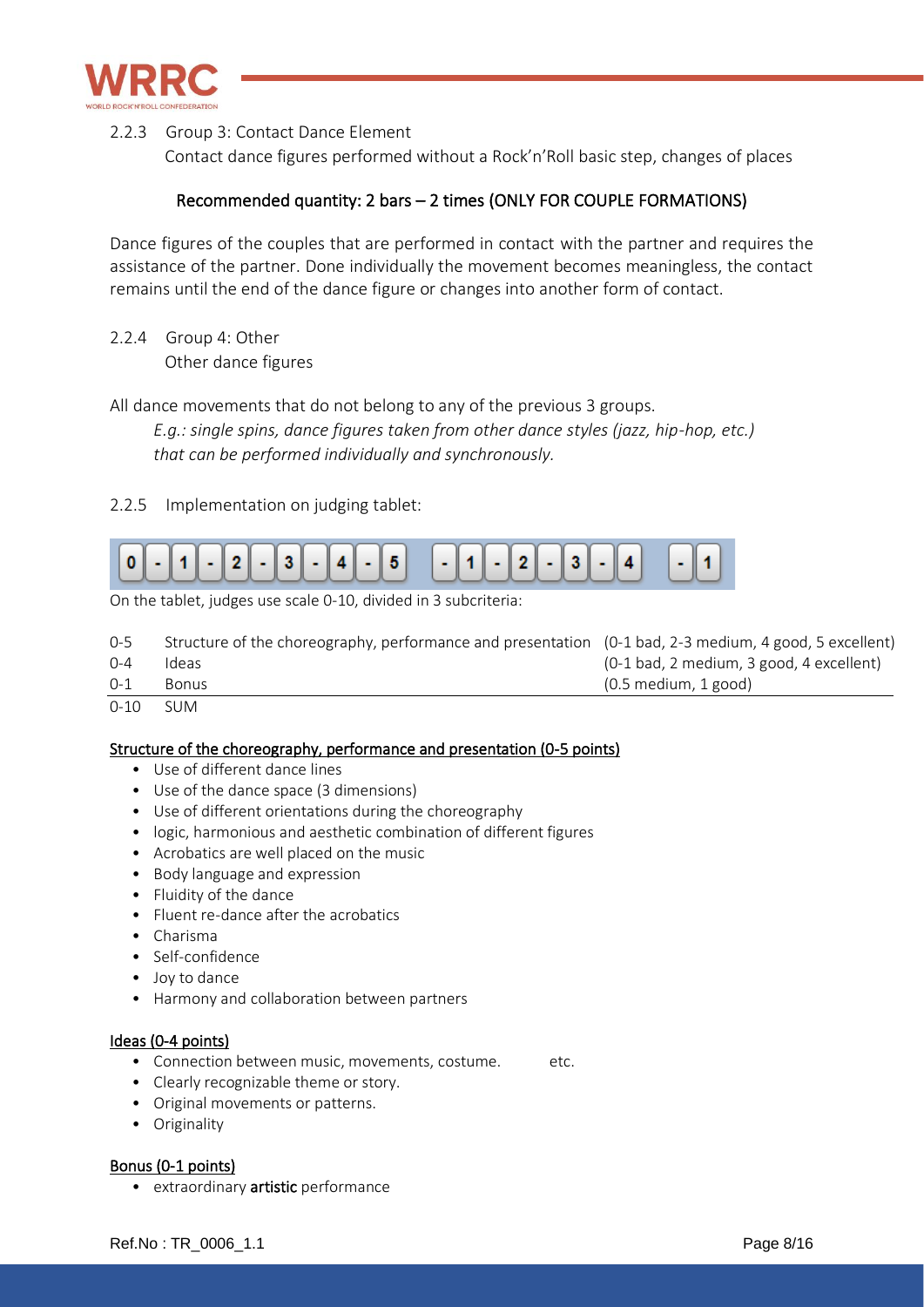

## <span id="page-8-0"></span>2.3 Formation mark – Maximum 20 points

The routine is judged by the distribution of competitors across the floor, how visible the patterns are and the transitions between these patterns. It is important how the team uses the floor available keeping the formation in good order with sharp lines and a clear and even distance between the team members.



On the tablet, judges use scale 0-10, divided in 3 subcriteria:

- 0-5 Synchronicity, execution (0-1 bad, 2-3 medium, 4 good, 5 excellent)
- 0-4 Patterns (0-1 bad, 2 medium, 3 good, 4 excellent)
- 0-1 Transitions bonus (0 bad, 0.5 medium, 1 good)
- 10 SUM

### Synchronicity and execution (0-5 points)

- Synchronicity of dance movements
- Synchronicity of acrobatics
- Synchronicity with music
- Lines and rows shall be straight.
- Circles shall be circular.
- Distinct direction of bodies during patterns and transitions
- Conformity of body lines and their projection direction between couples/dancers.
- Equality or clean logic of distances between couples/dancers.
- The division of space respectively best possible utilization of space.
- Position of the pattern on the stage.
- Symmetric patterns shall be recognizably constructed symmetrically.
- Asymmetric patterns should clearly be recognized as asymmetric.

### Patterns (0-4 points)

- Variety of patterns such as lines, circle, square, arrow …
- Diagonal lines are more difficult than vertical/horizontal or cross rows.
- Non-geometrical patterns with meaning are more difficult than the geometrical patterns. (heart, star…)
- Moving patterns are more difficult than non-moving patterns. Different use of the stage.
- New patterns and pictures.
- It is recommended to include minimum 15 patterns in the long program.

### Bonus (0-1 points)

#### Movements between patterns

- Can be clearly recognized when a pattern starts, and when it finishes.
- Precise change of patterns (no trailing behind).
- Speed of the transition.
- Turns of patterns/lines are more difficult instead of movements in a straight line.
- Movements of patterns with changes of direction of rotation are more difficult than those with constant directions of rotation. Variety of transitions such as different arm-movements, different dance elements.
- Aesthetic transitions (example: Version1 is more aesthetic than Version2)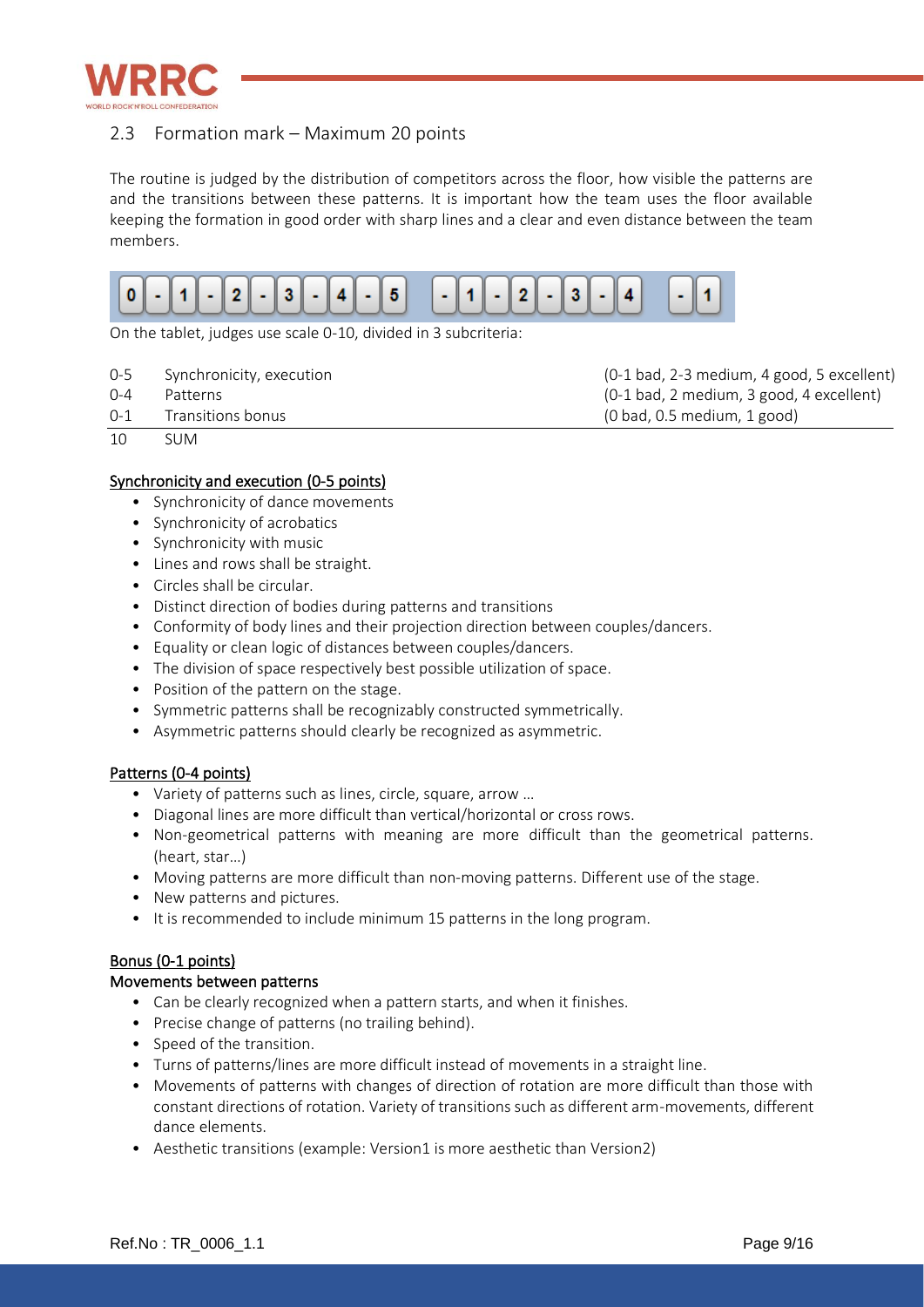

| Version1    |           | Version <sub>2</sub> |           |
|-------------|-----------|----------------------|-----------|
| Pattern 1   | Pattern 2 | Pattern 1            | Pattern 2 |
| 6           | 6<br>5    | 5                    |           |
|             | 3         |                      | 3         |
|             |           |                      |           |
| Transitions |           | Transitions          |           |

### Higher level of transitions:

- Transitions with basic steps instead of knee-lift or run.
- Transitions with arm movement instead of a static position.
- Transitions when all dancers are moving.
- Moving in couples.
- Moving with couple dance elements without basic step
- Moving with couple dance elements with basic step

## <span id="page-9-0"></span>2.4 Mistakes

Each mistake must be count.

- $\bullet$  1 dancer makes small mistake = small mistake (-2 points)
- 2 dancers make small mistake in the same time = 2 small mistakes (-4 points)
- 3 or more dancers make small mistake in the same time = big mistake (-10 points)

### <span id="page-9-1"></span>2.4.1 Timing error:

- Small mistake is -2 points.
- Big mistake is -10 points.
- Interruption of dancing up to 1 bar is a small mistake (-2 points).
- Interruption of dancing more than 1 bar is a big mistake (-10 points).

### <span id="page-9-2"></span>2.4.2 Fall in dance part

Losing control of the body, having contact with the floor, even if the partner, male or female, does not completely lie on the floor, or if the figure 'has been saved', is scored like interruption of dancing. The acrobatic elements of Ladies formations are under this regulation too.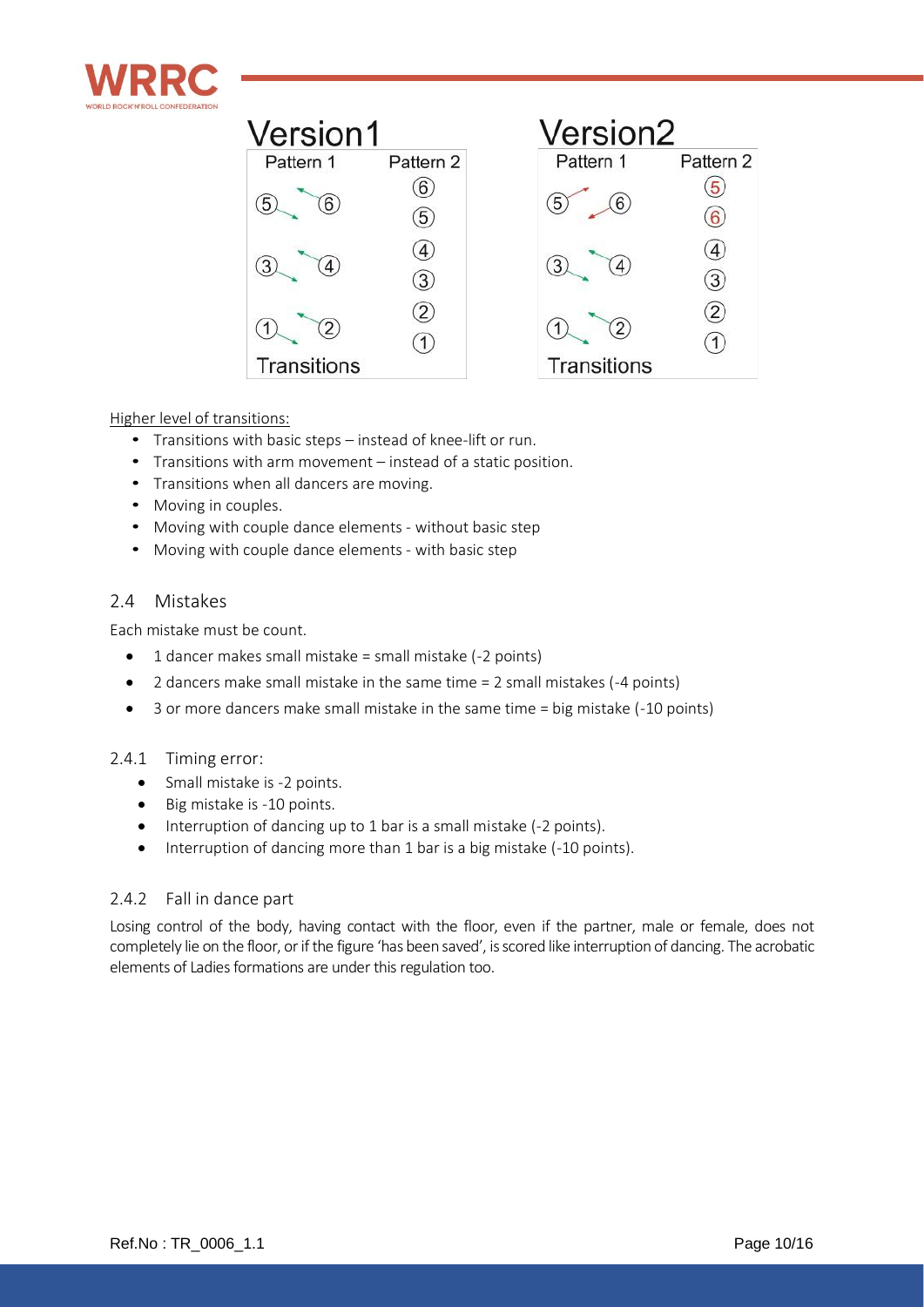

## <span id="page-10-0"></span>3 SAFETY LEVELS FOR FORMATIONS

- SL 3 Junior Formation, Girls Formation
- SL<sub>2</sub> Ladies Formation
- SL 1 Main Class Contact Style, Main Class Quattro Formation
- SL 0 Main Class Free Style, Main Class Formation

If the element is not in the appropriate safety level catalogue, then the requirements must meet the basic system of safety level on page 2. recording of the element for approval must be sent to SC WRRC through national member body. LF - SL2, JF and GF is SL3.

Number of acros is in the table, number of combinations in not restricted

Acros executed in the same time are counted as one acro in JF, GF and LF - not all the members/couples need to perform the acros - to perform the acro is not obligatory by all dancers.

## <span id="page-10-1"></span>4 SCORING ACROBATIC ELEMENTS IN MAIN CLASS FORMATION

All the acrobatic elements from the Main Class Free Style and Main Class Contact Style catalogue can be performed. Initial values of acrobatic elements and Classification for technical and aesthetic errors are based on Scoring the Main class and "Scoring the acrobatics in Main Class Contact Style" documents.

Judges are divided in 2 groups:

- First group is consisted out of 3 (4) acrobatic judges which evaluate the performance of acrobatics, according to the acrobatic mistake table
- Second group is consisted out of 4 dance judges which evaluate dance part: basic step, dance figures, choreography, formation mark (including synchronicity of acrobatics) and mistakes.

### <span id="page-10-2"></span>4.1 Types of formation acrobatic elements

- Couple acrobatics: Acrobatic elements performed in couple.
- Trio acrobatics: 2B1G Two boys lift/throw one girl. (All girls have to perform it. The transition element cannot be longer than 2 bars.) – maximum 2 times allowed in a program.
- Formation acrobatics: 1Ba1G1Bb One boy lift/throw one girl, and another boy catch this girl. (All girls must perform it. The transition element cannot be longer than 2 bars.) – maximum 2 times allowed in a program.

• Chain acrobatics: when the acrobatic is performed one after another with more than two starts. All types of acrobatics can be performed in chain – only one chain acrobatic is allowed in a program.

If a formation team presents formation acrobatic elements more times than it is allowed, than the observer will give zero point and red card for this acrobatic element.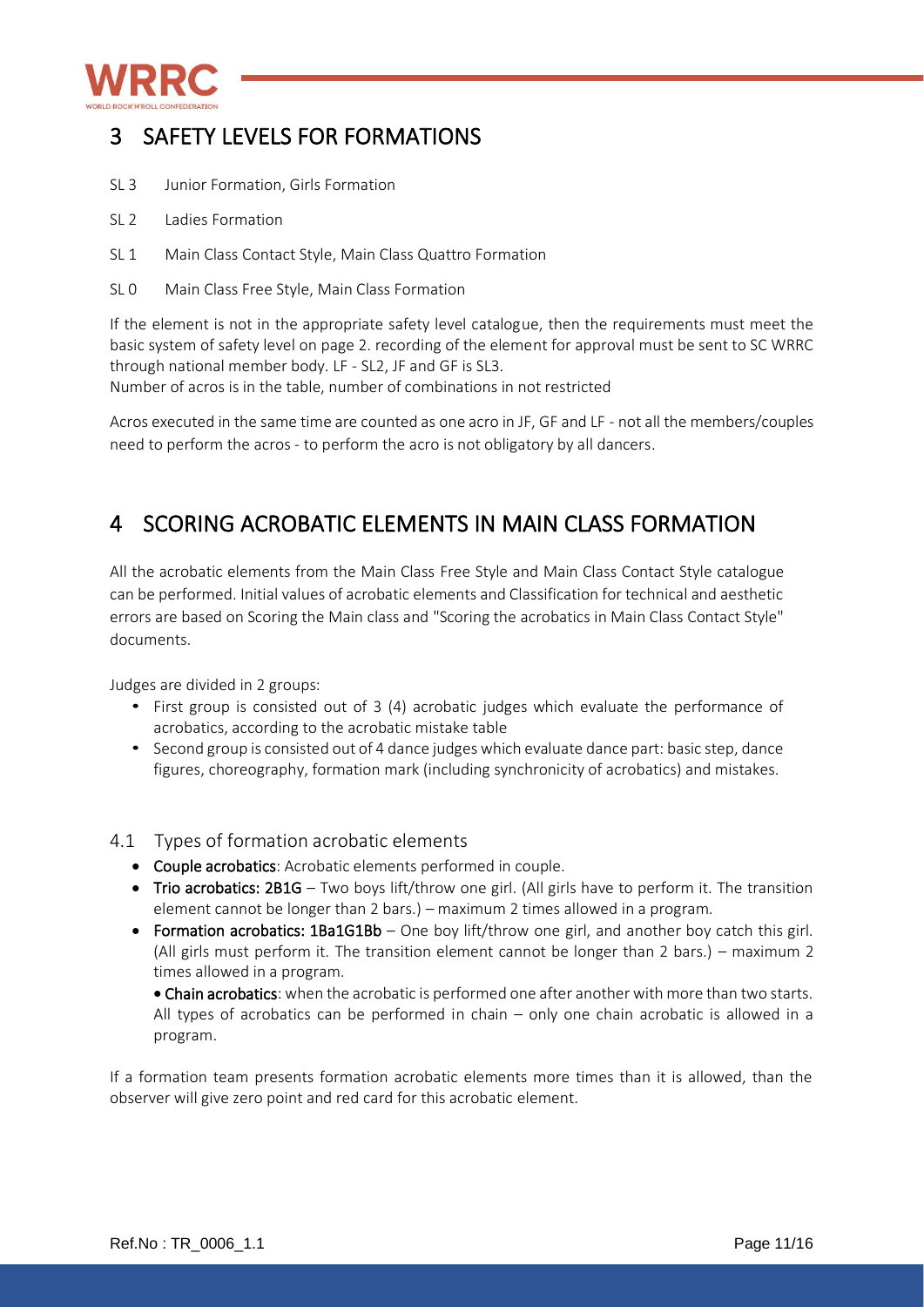

## <span id="page-11-0"></span>4.2 Value of the specific types

- Couple acrobatics Main class acrobatic elements have the same value like in Acro calculator for Main Class Free Style. Main Class Contact Style acrobatic elements have 50% of initial value from the Acro calculator for Main Class Contact Style except the acrobatic elements from group 4, which keep initial value. Entrance in Main Class Contact Style acrobatic elements doesn't give extra value (staff, bettarini or standing on the arms). Elements lower than Main Class Contact Style receives 2 points if presented as a single element. As a part of a combination these elements have no value.
- Trio acrobatics have two points less than the initial value in the respective Acro calculator (value from Acro calculator  $-2$  points).
- Formation acrobatics have one point more than the initial value in the respective Acro calculator (value from Acro calculator + 1 points).
- Chain acrobatics doesn't change the initial value.

## <span id="page-11-1"></span>4.3 Number or acrobatic elements

Each Main Class Formation can perform minimum 6, maximum 8 acrobatic elements. The maximum announced score for all the acrobatics is 65 points.

### <span id="page-11-2"></span>4.4 Structural groups

### The groups 1, 2, 3 and 4 are obligatory during the performance.

| Group 1 | Group 2                                         | Group 3 | Group 4   | Group 5                                 | Group 6                     |
|---------|-------------------------------------------------|---------|-----------|-----------------------------------------|-----------------------------|
| forward | Acrobatic element Acrobatic element<br>backward | Dive    | Rotations | Acrobatic<br>elements in<br>combination | Other acrobatic<br>elements |

There are 4 groups of obligatory figures (1-4)

Group 5 for Main Class formations:

- It's possible to combine Main Class Free Style and Main Class Contact Style acrobatic elements.
- Main class elements have values like specified in document "Scoring the acrobatics in Main Class Free Style – Board 1 and Board 2, depending of the position inside the combination.
- Main Class Contact Style elements have 50% values of value specified in document "Scoring the acrobatics in Main Class Contact Style" – Board 1 and Board 2, depending of the position inside the combination, except the Group 4 (rotations), which keep the initial value
- Elements lower than Main Class Contact Style receives 2 points if presented as a single element. As a part of a combination the elements have no value.
- Landings are valued the same like in respective scoring documents.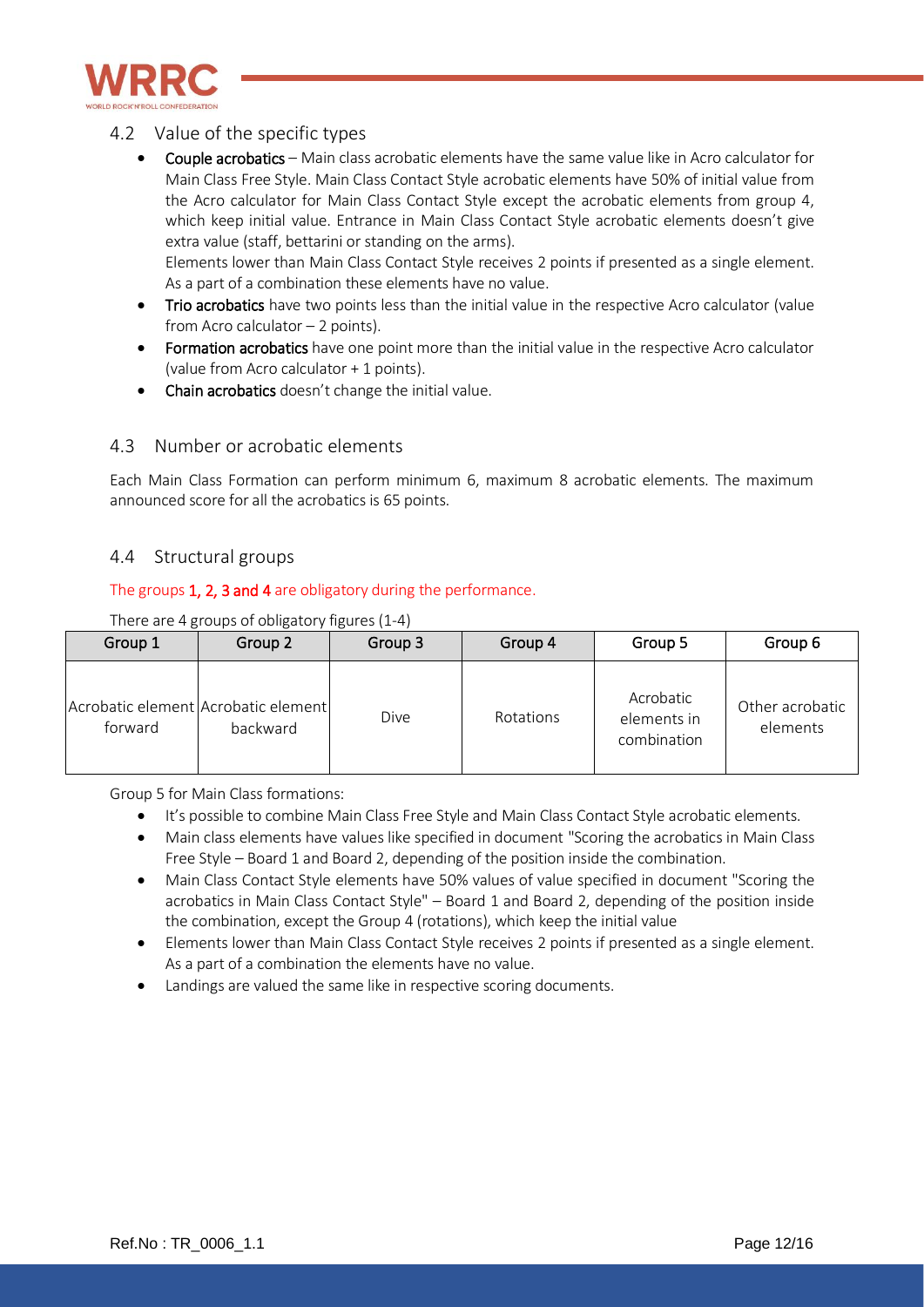

## <span id="page-12-0"></span>4.5 Acrobatic restrictions for Formations

Rules for repetitions from respective Scoring document apply.

### Double somersaults

It is not allowed to make more than two free rotations around the body width axis (double somersault). The double somersault must not be danced in combination with other acrobatic figure elements or exit figures - landing must be on the floor, except for the double back, with landing in arms of the same two partners who started the element. Entry for the double somersault is allowed only from the hands or from the shoulders (Bettarini). Formations are not allowed to make more than two double somersaults, one backward and one forward in one round.

### Combinations

Maximum 2 combinations in an acrobatic program are allowed. Each combination contains a maximum of 3 acrobatic elements.

### Twists within the acrobatics

Elements with "twist within" are allowed only 3 times in acrobatic program.

### Dives

Maximum 3 Dive elements in an acrobatic program are allowed.

### Rotations around the body

Each of the non-flying acrobatic elements from the group 4 (rotations) is allowed only once during the acrobatic program of the formation.

• A combination with non-flying acrobatic element is allowed only once FOR EACH ACROBATIC PROGRAM

## <span id="page-12-1"></span>4.6 Classification of technical and aesthetic errors for formations

Classification for technical and aesthetic errors are based on "Scoring the acrobatics in Main Class Contact Style" and "Scoring the acrobatics in Main Class Contact Style" documents.

# <span id="page-12-2"></span>5 SCORING ACROBATIC ELEMENTS IN MAIN CLASS QUATTRO FORMATION

All the acrobatic elements from the Main Class Contact Style catalogue can be performed. Initial values of acrobatic elements and Classification for technical and aesthetic errors are based on Scoring the acrobatics in Main Class Contact Style document.

Judges are divided in 2 groups:

- First group is consisted out of 3 (4) acrobatic judges which evaluate the performance of acrobatics, according to the acrobatic mistake table
- Second group is consisted out of 4 dance judges which evaluate dance part: basic step, dance figures, choreography, formation mark (including synchronicity of acrobatics) and mistakes.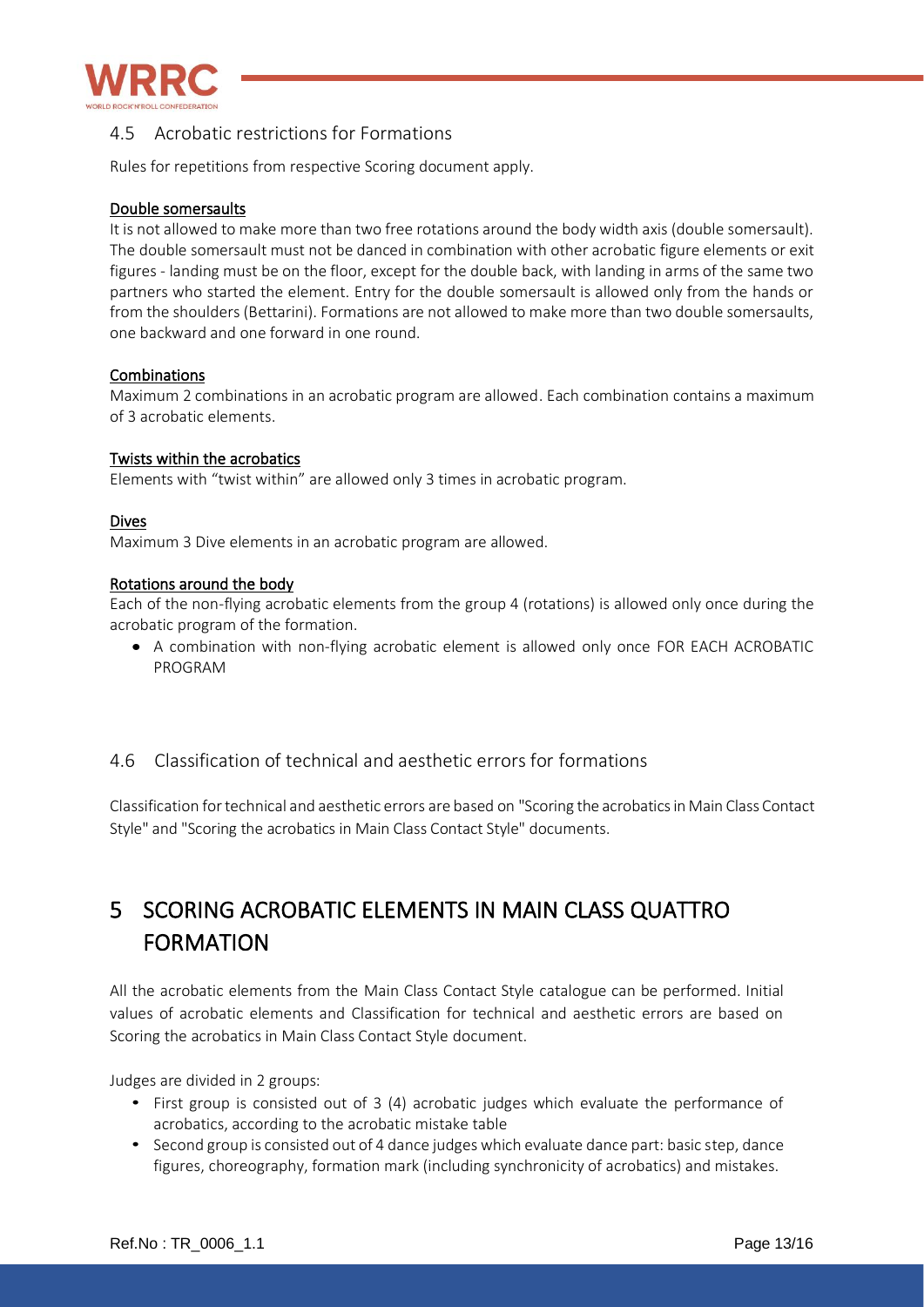

- <span id="page-13-0"></span>5.1 Types of formation acrobatic elements
	- Couple acrobatics: Acrobatic elements performed in couple.
	- Trio acrobatics: 2B1G Two boys lift/throw one girl. (All girls have to perform it. The transition element cannot be longer than 2 bars.) – maximum 2 times allowed in a program.

• Chain acrobatics: when the acrobatic is performed one after another with more than two starts. All types of acrobatics can be performed in chain – only one chain acrobatic is allowed in a program.

If a formation team presents formation acrobatic elements more times than it is allowed, than the observer will give zero point and red card for this acrobatic element.

- <span id="page-13-1"></span>5.2 Value of the specific types
	- Couple acrobatics Main Class Contact Style acrobatic elements have the same value like in Acro calculator for Main Class Contact Style. Acrobatic elements from lower-level categories (CDS, Juniors) will be scored with 1 point each.
		- As a part of a combination these elements have no value.
	- Trio acrobatics have two points more than the initial value in the respective Acro calculator (value from Acro calculator – 2 points).

e.g. : Staff. Landing sitting in the arms + front straight  $\rightarrow$  2 + 1 + 7 = 10 pts

- Formation acrobatics have one point more than the initial value in the respective Acro calculator (value from Acro calculator + 1 points).
- Chain acrobatics doesn't change the initial value.

## <span id="page-13-2"></span>5.3 Number or acrobatic elements

Each Main Class Quattro Formation must perform 6 acrobatic elements. The maximum announced score for all the acrobatics is 65 points.

## <span id="page-13-3"></span>5.4 Structural groups

## The groups 1, 2, 3 and 4 are obligatory during the performance.

| Group 1 | Group 2                                         | Group 3 | Group 4   | Group 5                                 | Group 6                     |
|---------|-------------------------------------------------|---------|-----------|-----------------------------------------|-----------------------------|
| forward | Acrobatic element Acrobatic element<br>backward | Dive    | Rotations | Acrobatic<br>elements in<br>combination | Other acrobatic<br>elements |

There are 4 groups of obligatory figures (1-4)

Group 5 for Main Class formations:

- It's possible to combine Main Class Contact Style and lower-level acrobatic elements.
- Main Class Contact Style elements have values like specified in document "Scoring the acrobatics" in Main Class Contact Style – Board 1 and Board 2, depending of the position inside the combination.
- Elements lower than Main Class Contact Style receives 1 point if presented as a single element. As a part of a combination the elements have no value.
- Landings are valued the same like in respective scoring documents for Main Class Contact Style.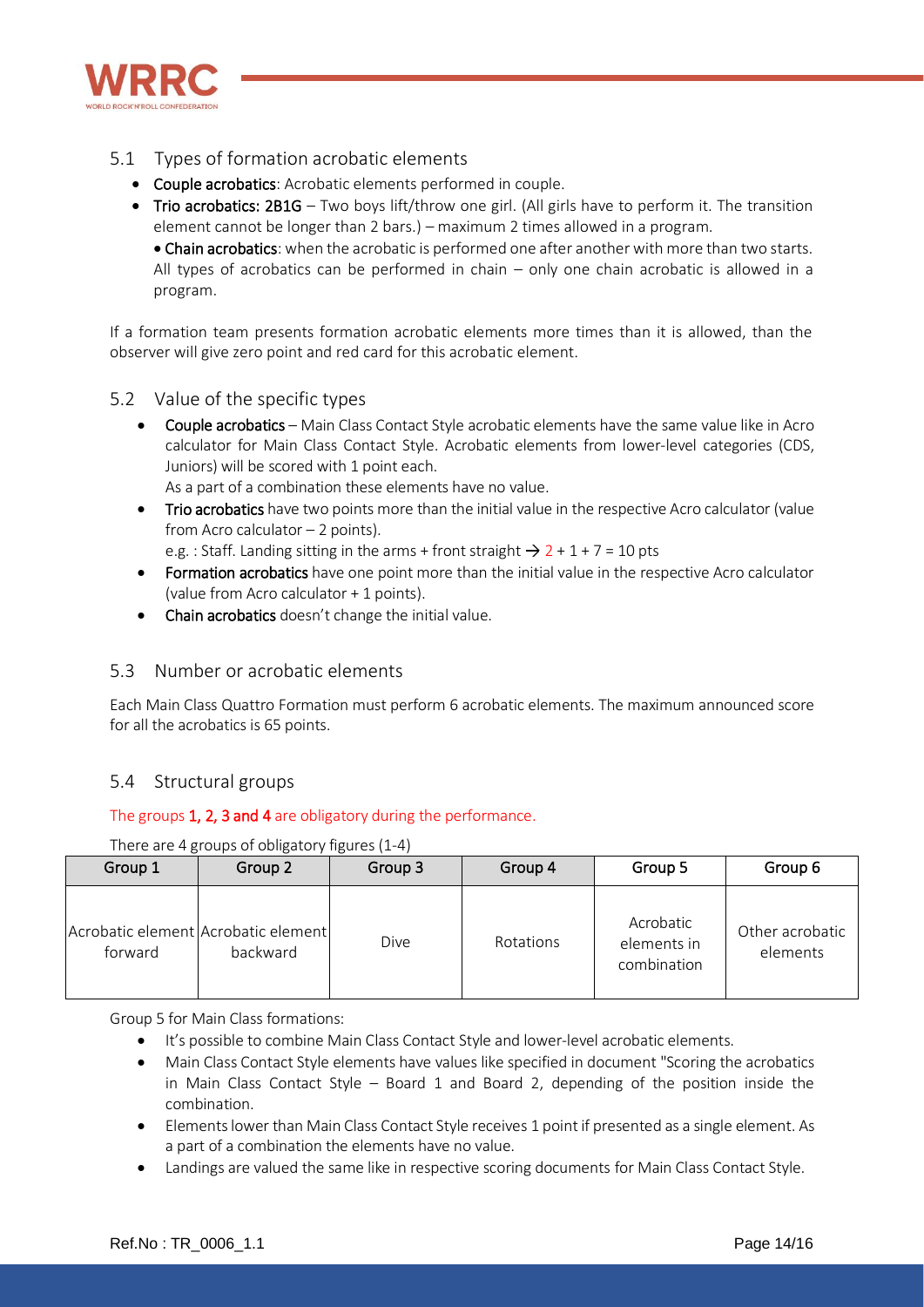

## <span id="page-14-0"></span>5.5 Acrobatic restrictions for Formations

Rules for repetitions from respective Scoring document apply.

### Combinations

Maximum 2 combinations in an acrobatic program are allowed. Each combination contains a maximum of 3 acrobatic elements.

### Twists within the acrobatics

Elements with "twist within" are allowed only 3 times in acrobatic program.

### Dives

Maximum 2 Dive elements in an acrobatic program are allowed.

### Rotations around the body

Each of the non-flying acrobatic elements from the group 4 (rotations) is allowed only once during the acrobatic program of the formation.

• A combination with non-flying acrobatic element is allowed only once FOR EACH ACROBATIC PROGRAM

## <span id="page-14-1"></span>5.6 Classification of technical and aesthetic errors for formations

Classification for technical and aesthetic errors are based on "Scoring the acrobatics in Main Class Contact Style" document.